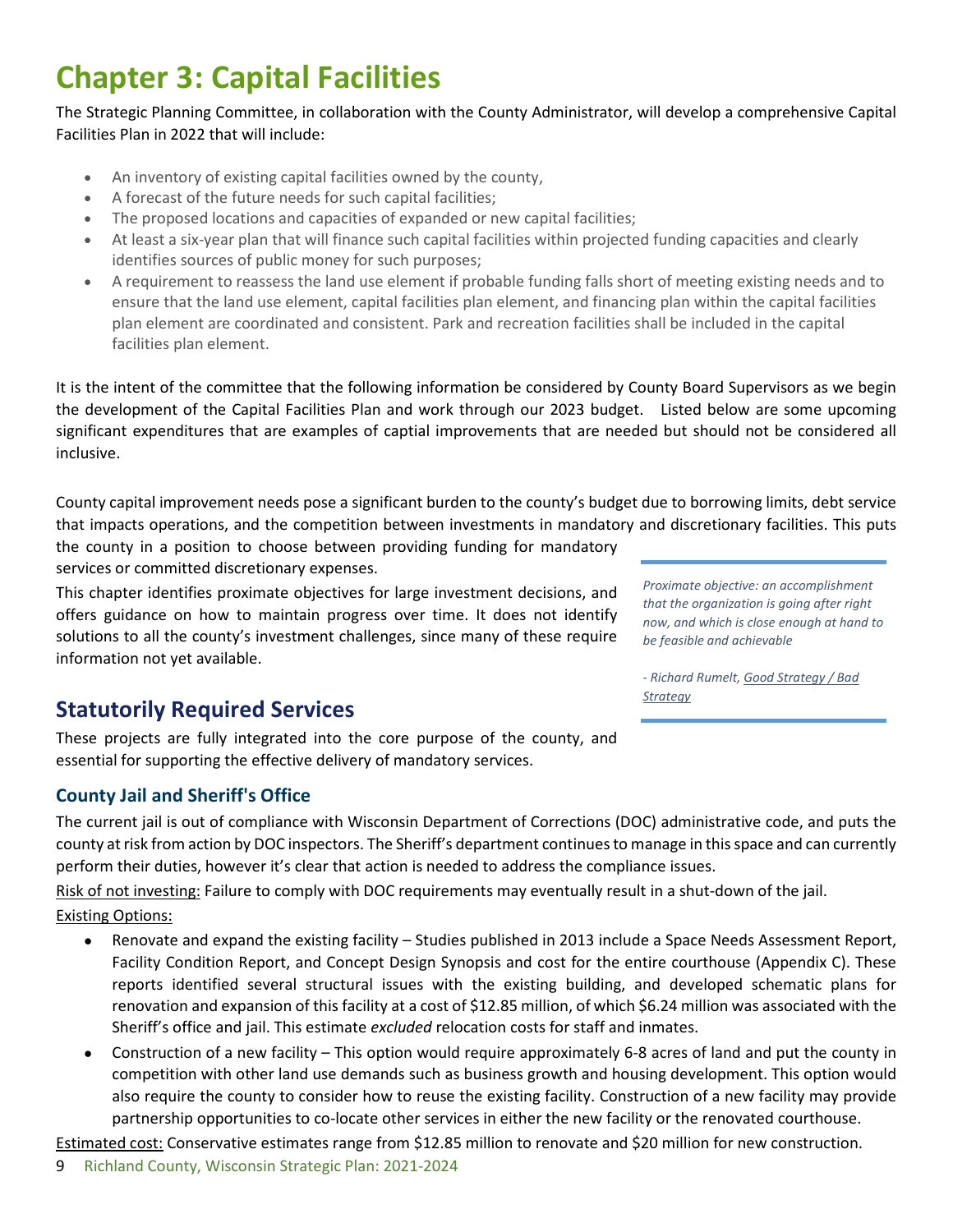Proximate objective: Make a determination in the next three years whether to construct a new facility or renovate the existing facility. Include an analysis of partnership opportunities in a new facility or in the vacated existing space. Also include an analysis of available land suitable for use as a jail.

### **County-wide Emergency Radio Towers**

A consultant is currently studying this project, and expected to complete their work in May. These towers are considered critical since they provide support to emergency services. Partnerships may exist to help fund this.

Risk of not investing:

- Inability to call for backup.
- Delayed response calls.

Estimated cost: \$3.2-7.7 million.

Proximate objective: Further action will come once the study is complete in May.

#### **Emergency Services Facility**

Planning is underway to co-locate county emergency management services with the Richland Center Ambulance Garage. Proximate objectives:

• Begin discussion and analysis on the potential re-use opportunities for vacated space in the county courthouse.

#### **Highway Improvement**

- Develop plan for maintenance that needs to be done in order to save money in long run.
- Take data already have for road status and create plan that includes costs to implement yearly plan

# **Discretionary Services**

The county needs to make hard decisions regarding its future discretionary spending. The project summaries below provide a series of decision-points and proximate objectives as guides to forward progress on these issues. The items below include their annual cost to the tax payers (levy) but do not include revenues and amenities/values they add to the community. In making decisions, the county should consider the following:

#### Priorities:

- Prioritize services based on county need and fiscal impact, reducing, or eliminating services as needed.
- Protect assets from disuse or disrepair to ensure long-term options remain available.
- Reduce expenses and capital investments to bare essentials during the decision-making process.

#### Core Values:

- Integrity honor commitments and partnerships, even during planning for change.
- Focus on the future, planting seeds for long-term successes.
- Invest in necessary, non-mandatory services when the private market cannot support the service.

## **UW Richland (Cost \$50,000/yr levy + capital improvements)**

The County Board and county and city residents have expressed the desire for a continued post-secondary educational opportunity in the county. For this to occur, the county will need to take clear steps to work with its existing partner, while exploring other options in case the current arrangement terminates.

Goals:

- Improve the county's position relative to its relationship with the Board of Regents/UW Platteville, and its ability to make decisions about county property.
- Reduce or remove the risk that the county will unprepared for a potential closure of the UW Richland branch.
- Determine with some certainty, the probability that a UW Richland Campus will exist in two years.
- Develop scenarios for the use of these buildings in the event the relationship with UW system ends, Including a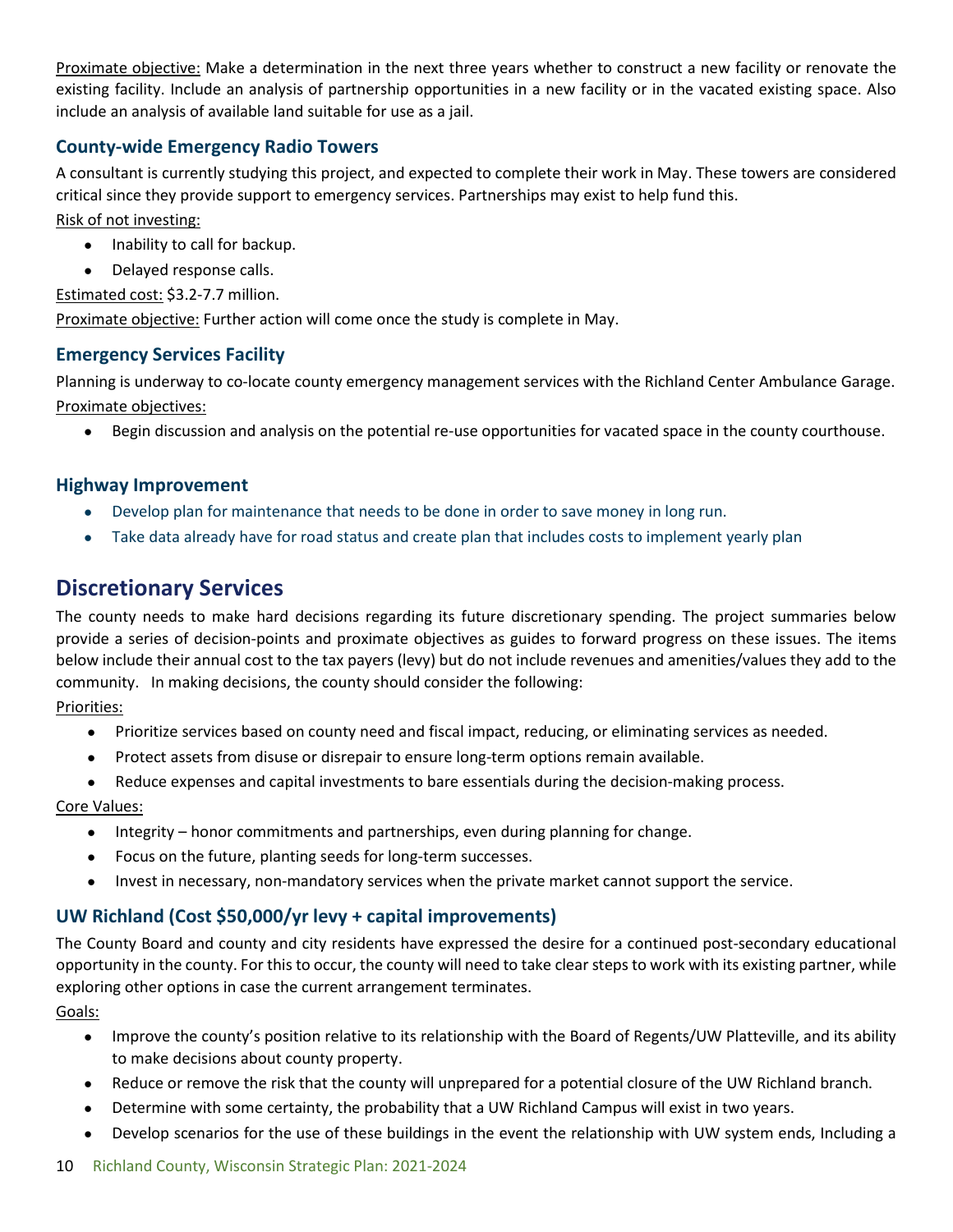potential partnership with a technical college.

- Protect the county's investment in the UW Campus facilities through selective capital improvement investments, while halting all non-urgent capital improvements until a long-term use is determined.
- Advocate with UW-Platteville to prioritize enrollment and investment in the campus.
- Evaluate the long-term feasibility of operating county food service

Constraints and opportunities based on the current lease (Appendix D):

- The current lease extends through June 30, 2042, and "terminates automatically" if appropriations by the legislature are insufficient to permit the continued operation, or if state legislation concerning higher education in Wisconsin involves a fundamental change in the branch campus program.
- In case of termination, the lease shall be turned over to some educational organization or to the Federal, State, or local Government.
- The county is required to pay repairs and building improvements, and is in a position to choose which investments should be made based on the long-term future use of the campus.
- All furnishings were provided by the Board of Regents. Ending the agreement with the Board of Regents would require removal or disposal of these furnishings, and would require the next user to provide their own furnishings unless an agreement could be reached with the Board of Regents.

Proximate objectives:

- Separate decisions about the agricultural land from decisions about the buildings. Currently the UW system is leasing the agricultural land to a farmer, taking the profit for their use. County control of this land would provide revenue and opportunities to explore other uses.
- Determine reality and feasibility of UW remaining active on the campus. Push for candid, continual conversations. Discussions with UW should include:
	- o A request for the strategy to increase enrollment at the UW Richland campus, including recruitment strategies, target populations, and distinct areas of study.
	- o Options for student housing.
- Develop scenarios for alternative use of the buildings to reduce vacancy time in the event the campus closes.
- Establish a capital improvements plan for these facilities, targeted at minimal maintenance needed to keep the buildings viable until a long-term use is determined.

# **Symons Recreation Center (Cost \$34,291/yr levy + capital improvements)**

The Symons Recreation Center appears to have community support and a history of partnerships to support operations. During the planning process, some questioned whether the county needed to own and subsidize this facility or if it could continue on its own under a different ownership and operational plan.

Goals:

- Maintain break-even, or net-positive return on county operational and capital funding.
- Maintain facilities to ensure they stay relevant, modern, and distinct from other recreational facilities in the city.
- Evaluate the long-term liability to the county resulting from capital investments or expansion plans.

Proximate objectives:

- Evaluate whether this service could be successful if owned and managed by other partners, and make plans to divest county of ownership of this facility.
- Evaluate the impact of expansion plans future on capital and operational expenses and the county's bond rating.
- Consider assisting with marketing and membership if it can assist with the transfer of ownership.

# **Tri-County Airport (Cost \$27,555.15/yr levy + capital improvements)**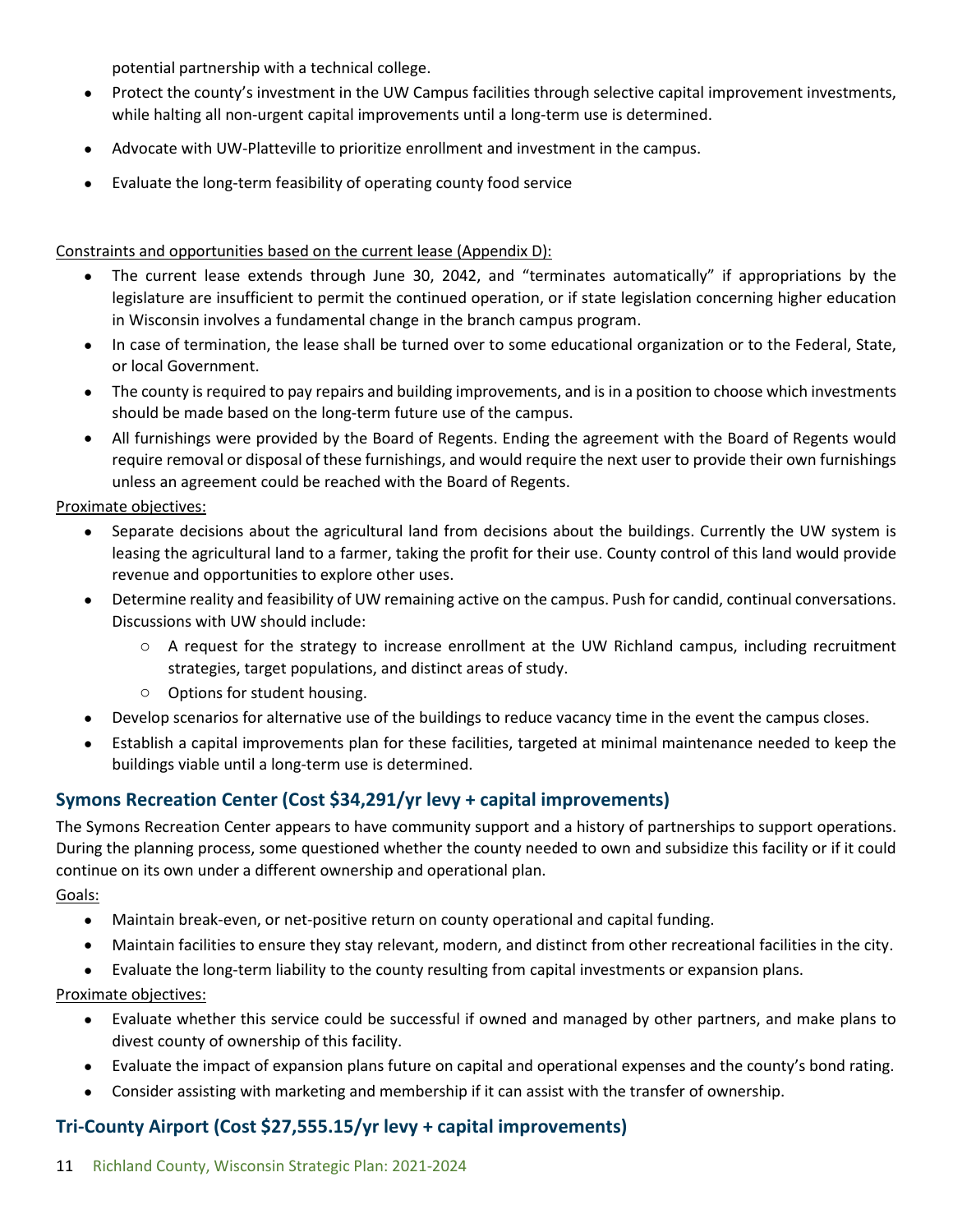There was general support for maintaining the airport due to its return on investment to the county. The partnership with Sauk County also provides significant return on investment in the form of payroll from employers using the airport, with minimal investment in the facility relative to overall operational cost. The most urgent issue is to develop a flood remediation plan for the airport to ensure its continued viability.

Goals:

- Reduce or eliminate flood risk to the airport, hangers, and other facilities.
- Ensure the long-term viability of this asset to support county economic development efforts.
- Develop an evaluation process to monitor continued return on investment to the county.

#### Proximate objective:

• Pursue flood remediation grant funding in partnership with Sauk County.

# **Pine Valley Community Village (Cost \$0/yr levy but county paying debt service)**

The county completed a significant renovation and expansion in 2016, making an intentional long-term investment in this facility. Support remains strong for the services provided by Pine Valley. It was noted during the planning process that the county ownership of a nursing home informed the 2018 downgrade of county general obligation rating to A3 from A2 (Appendix A).

Goals:

- Protect the county's investment through funded maintenance of an on-going capital investment plan funded by Pine Valley revenues.
- Monitor return on investment of the facility, and consider having revenue cover a percentage of the debt service tied to the 2016 improvements as per the terms of bond sale 3/1/2016.
- Develop a process for evaluating future demand, adjusted for impacts to healthcare funding, population growth, and demographic changes in the county.
- Evaluate whether management, financial, or operational changes could occur to reduce the impact of owning and operating this facility on the county's bond rating.

# **Capital Facilities Performance Metrics**

The county must evaluate its investments in discretionary enterprises and services to ensure it can maintain existing commitments and funding for mandatory services. Given this position, traditional performance metrics have been substituted for a summary of the proximate objectives listed above. These should serve as a guide to ensure the county continues forward progress, and they should be updated as new objectives become clear.

- Mandated facilities:
	- o Jail and Sheriff's Office:
		- Determine whether the existing jail will be renovated and expanded, or if a new jail is optimal.
		- **Develop a timeline for the next proximate objective to be complete, such as development of a** remodel / renovation budget and timeline, or identification and acquisition of land for a new jail.
	- $\circ$  Emergency Services Building prioritize timing for the construction.
	- o Radio Towers prioritize timing for the construction.
- Discretionary facilities:
	- o UW Richland Campus:
		- Gain control of the agricultural land and determine a long-term use for this land.
		- Acquire a 2-year plan from the UW system outlining how they will make this campus sustainable.
		- **Develop scenarios for a post-UW use for the buildings.**
		- **Develop a minimum capital improvement plan.**
	- $\circ$  Tri-County Airport Secure funding to address the flooding that impacts operations at the airport.